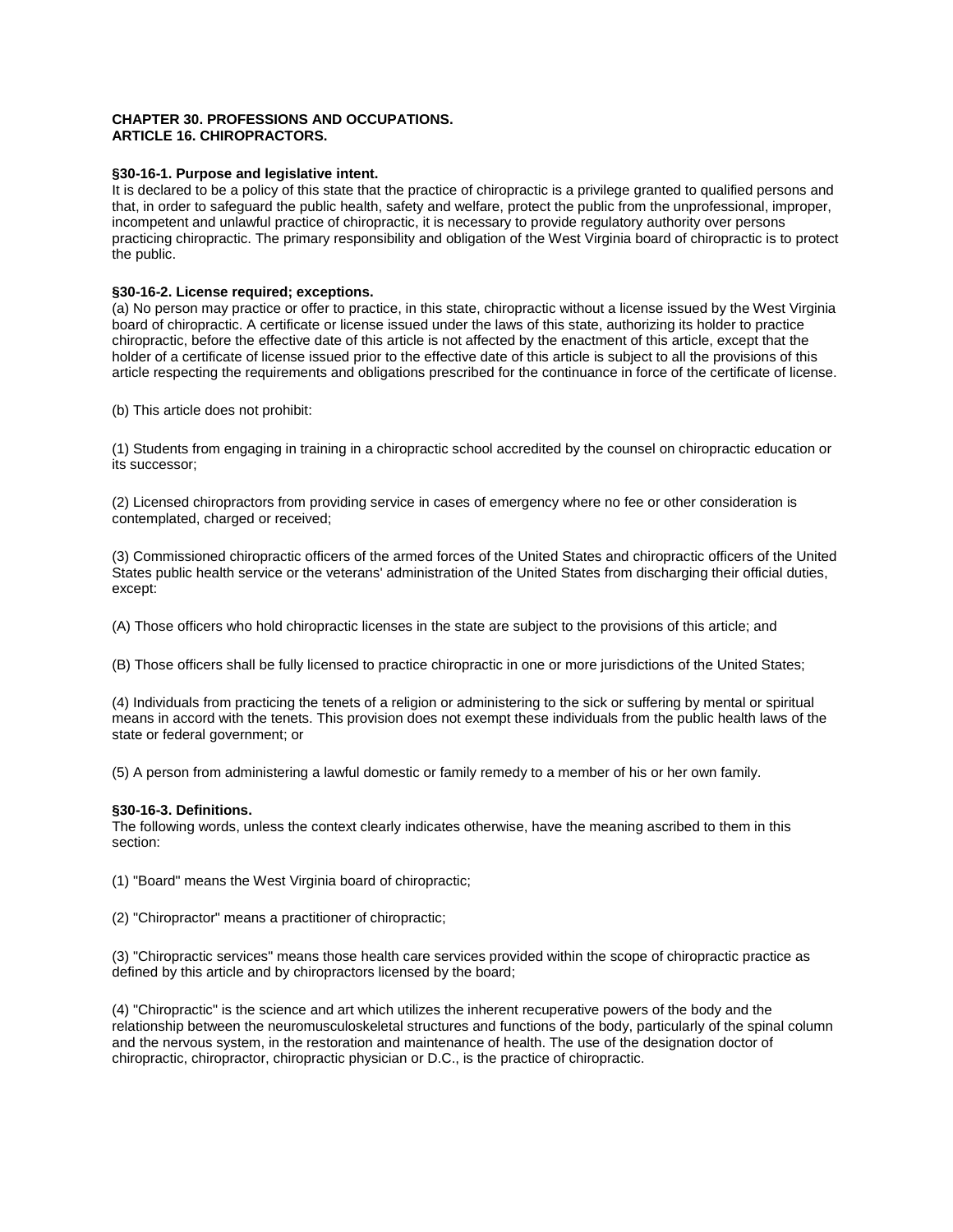The practice of chiropractic also includes the examination and assessment of members of the public that are not patients of the examining chiropractor. Further, the practice of chiropractic includes the review of information relating to the duration and necessity of chiropractic care that affects the course of care, the treatment plan or payment and reimbursement concerning chiropractic patients residing within the state of West Virginia.

The practices and procedures which may be employed by doctors of chiropractic are based on the academic and clinical training received in and through chiropractic colleges accredited by the council of chiropractic education or its successors and as determined by the board. These include the use of diagnostic, analytical and therapeutic procedures specifically including the adjustment and manipulation of the articulations and adjacent tissues of the human body, particularly of the spinal column, including the treatment of intersegmental disorders. Patient care and management is conducted with due regard for environmental and nutritional factors, as well as first aid, hygiene, sanitation, rehabilitation and physiological therapeutic procedures designed to assist in the restoration and maintenance of neurological integrity and homeostatic balance;

(5) "Spinal manipulation" and "spinal adjustment" are interchangeable terms that identify a method of skillful and beneficial treatment where a person uses direct thrust or leverage to move a joint of the patient's spine beyond its normal range of motion, but without exceeding the limits of anatomical integrity.

## **§30-16-4. West Virginia board of chiropractic; establishment and composition.**

(a) The board known as the "West Virginia board of chiropractic" is continued. It is composed of the director of health, ex officio, three licensed chiropractors and one person to represent the interest of the public. All shall be appointed by the governor, by and with the advice and consent of the Senate from a list of three names recommended by the West Virginia chiropractic society, incorporated. Each chiropractic member of the board shall have been a resident of and engaged in the active practice of chiropractic in the state for a period of at least five years preceding his or her appointment.

(b) On the first day of July, one thousand nine hundred ninety-eight, there shall be appointed, as provided in this section, one chiropractic member for a three-year term. As existing chiropractic board members' terms expire, newly appointed chiropractic board members shall be appointed for a term of office of three years. No member may serve more than two full consecutive three-year terms. When a vacancy in the membership of the board occurs for any cause other than the expiration of a term, the governor shall appoint from a list of three names recommended by West Virginia chiropractic society, incorporated, a successor as a member of the board to fill the unexpired portion of the term of office of the member whose office has been vacated.

(c) The governor may remove any member of the board in case of incompetency, neglect of duty, gross immorality or malfeasance in office.

(d) The board shall conduct a training program to be held annually to familiarize new board members with their duties.

(e) Each member of the board shall receive an amount not to exceed the same compensation as is paid to members of the Legislature for their interim duties as recommended by the citizens legislative compensation commission and authorized by law for each day or substantial portion thereof that he or she is engaged in the work of the board or of its committees, and shall be reimbursed for all actual and necessary expenses incurred in carrying out his or her duties.

# **§30-16-5. Powers and duties of the board.**

(a) The board shall:

(1) Administer, coordinate and enforce the provisions of this article, evaluate the qualifications of applicants, supervise the examination of applicants, issue or deny original or endorsement licenses;

(2) Investigate allegations of violations of this article and impose penalties if violations of this article have occurred;

(3) Propose rules for legislative approval in accordance with the provisions of article three, chapter twenty-nine-a of this code, which shall after adoption govern and control the professional conduct of every person who holds a license to practice chiropractic in this state, and which shall include, but not be limited to, rules that: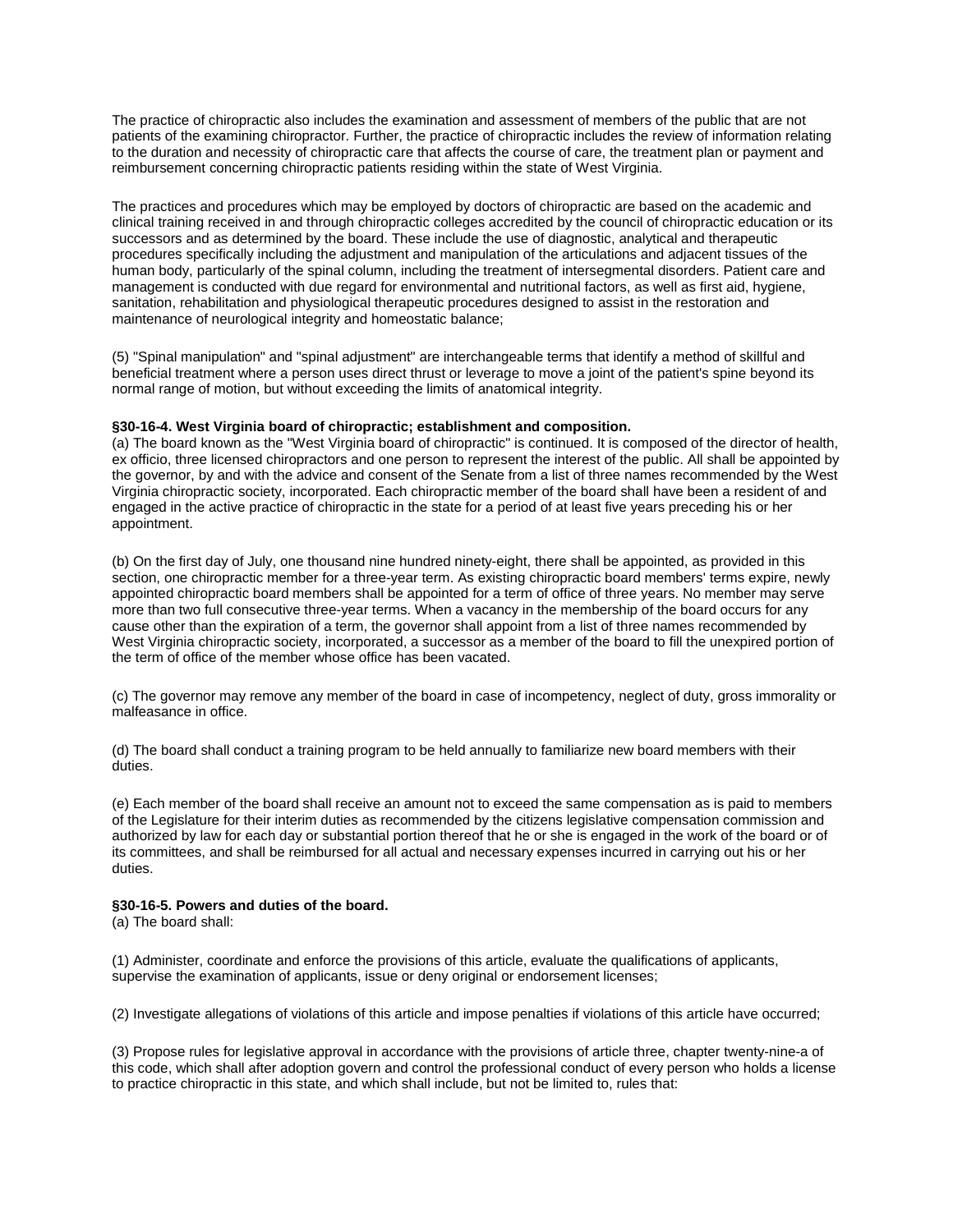- (A) Delineate qualifications for licensure, including qualifications for practice in specialties;
- (B) Specify requirements for the renewal of licensure;
- (C) Set forth procedures for licensure of chiropractors;
- (D) Establish a fee schedule for the amount and payment of all fees and charges;
- (E) Establish standards of professional conduct;
- (F) Establish procedures for disciplinary actions and complaint resolutions; and
- (G) Provide for duties of board members;
- (4) Evaluate the professional education and training of applicants for licensure and licensure renewal;
- (5) Evaluate the previous professional performance of applicants for licensure and licensure renewal;
- (6) Accept or deny applications for license renewal;
- (7) Establish appropriate fees and charges to support the active and effective pursuit of its legal responsibilities;
- (8) Employ personnel as determined by its needs and budget;
- (9) Request legal advice and assistance, as needed, from the attorney general;

(10) Enter into contracts necessary to carry out its responsibilities under this article, including contracts for professional services that may include investigation, financing or legal services;

(11) Develop and adopt a budget; and

(12) Communicate disciplinary actions to relevant state and federal authorities and to other state chiropractic licensing authorities.

# **§30-16-6. Application for license; requirements for licensure.**

(a) Any person wanting to practice chiropractic in this state shall apply to the board for license to practice and shall provide the board and attest to the following information and documentation in a manner required by the board:

(1) His or her full name, and any other name ever used, current address, social security number and date and place of birth;

(2) A recent signed photograph and sample of handwriting;

(3) Originals of all documents and credentials required by the board or notarized photocopies of other verification acceptable to the board;

(4) A list of all jurisdictions, United States or foreign, in which the applicant is licensed or has applied for licensure to practice chiropractic or is authorized or has applied for authorization to practice chiropractic;

(5) A list of all jurisdictions, United States or foreign, in which the applicant has been denied licensure or authorization to practice chiropractic or has voluntarily surrendered a license or an authorization to practice chiropractic;

(6) A list of all sanctions, judgments, awards, settlements or convictions against the applicant in any jurisdiction, United States or foreign, that would constitute grounds for disciplinary action under this article or the board's rules;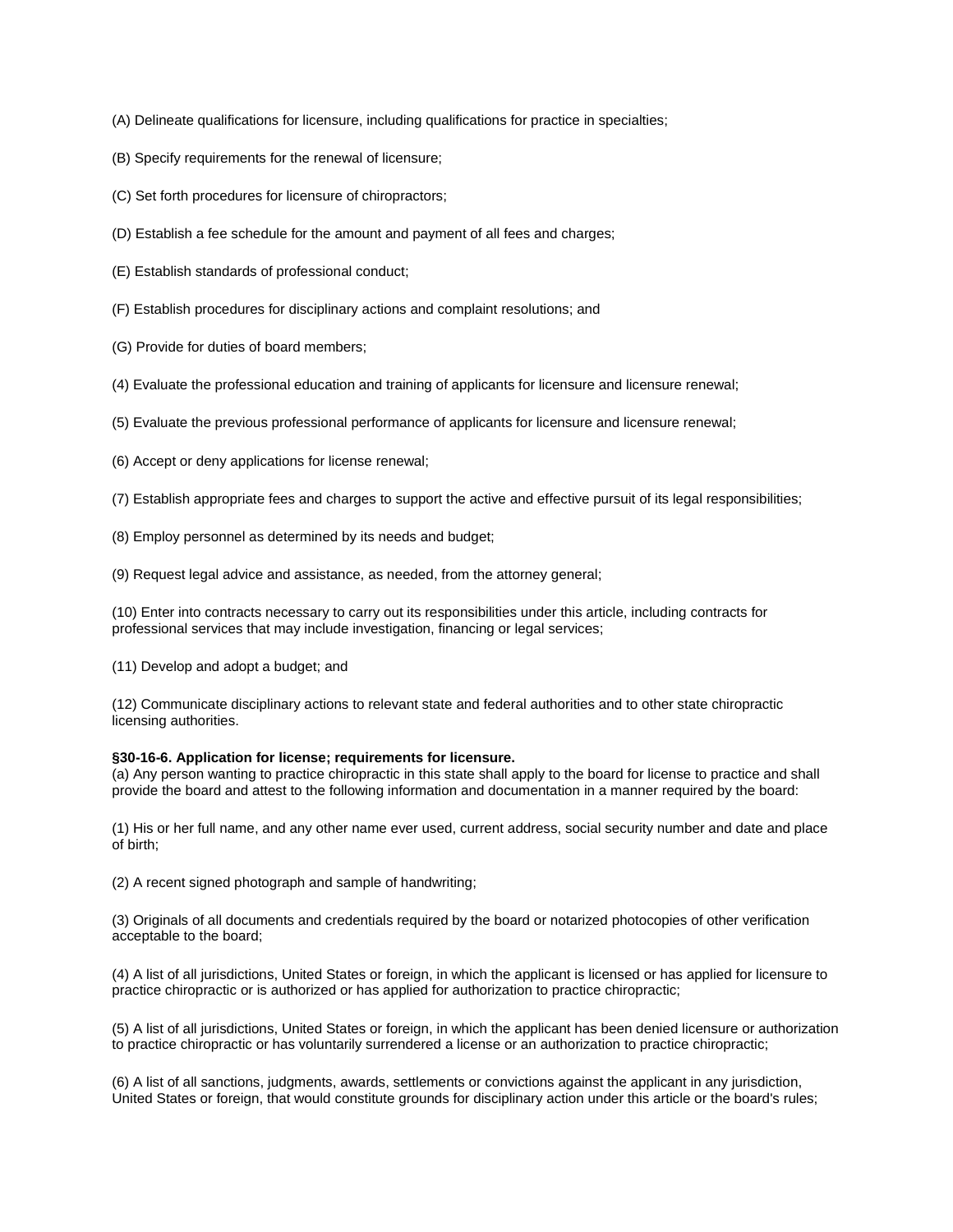(7) A detailed educational history, including places, institutions, dates and program descriptions, of all his or her education beginning with secondary schooling including all college, preprofessional, professional and professional graduate education; and

(8) Any other information or documentation the board may later determine necessary and as adopted by reasonable rules in accordance with the provisions of article three, chapter twenty-nine-a of this code.

(b) Each applicant shall establish to the board that the applicant:

(1) Is eighteen years of age or older;

(2) Is of good moral character;

(3) Is a graduate of an accredited high school giving a four-year course or has an education equivalent to the same;

(4) Has attended for at least two academic years, consisting of no less than sixty semester hours, an accredited academic college or university and that after the first day of July, two thousand five, the applicant has obtained a bachelor's degree consisting of no less than one hundred twenty-eight semester hours from an accredited academic college or university, with a minimum of sixty hours in basic sciences mandated by the council on chiropractic education;

(5) Is a holder of the degree of doctor of chiropractic from and a graduate of a chiropractic college or school located in the United States, its territories or possessions which was approved by the council on chiropractic education or its successor at the time the degree was conferred or that the applicant is the holder of a degree of doctor of chiropractic from college of a foreign country that the board determines is acceptable as set forth in section eight;

(6) Has passed the national board of chiropractic licensing examination Parts I, II, III and IV, satisfactory to the board and any other examination, test or procedure determined necessary by the board;

(7) Has demonstrated familiarity with the statutes and rules of the jurisdiction relating to the practice of chiropractic and acknowledges in writing that he or she has read and understands this article and the current rules relating to the practice of chiropractic in West Virginia;

(8) Is physically, mentally and professionally capable of practicing chiropractic in a manner acceptable to the board and submits to a physical, mental or professional competency examination or a drug dependency evaluation considered necessary by the board; and

(9) Has paid all fees and completed and attested to the accuracy of all application and information forms required by the board.

(c) The applicant is responsible for verifying to the satisfaction of the board, the validity of all credentials required for his or her chiropractic licensure. The board shall review and verify chiropractic credentials and screen applicant records through recognized national chiropractic physician information services and data banks.

#### **§30-16-7. Examination; certificates of license.**

(a) No person may receive a license to practice chiropractic unless he or she successfully completes the national board of chiropractic examination Parts I, II, III and IV and an oral examination administered by the board covering jurisprudence. Examinations shall be conducted at least two times throughout the calendar year and the board shall issue certificates of license to all applicants who successfully pass the examinations. No license may be issued under this section until the person applying has paid to the board the prescribed fee.

(b) All applicants are required to attain a minimum passing score in each national board Parts I, II, III and IV examinations. All applicants are required to secure an average grade of seventy percent on the oral examination. If an applicant does not successfully complete the oral examination, he or she may retake the oral examination. If a satisfactory score is not achieved on the second attempt, the applicant shall take and successfully complete a national special purposes examination for chiropractic examination before sitting for another oral examination.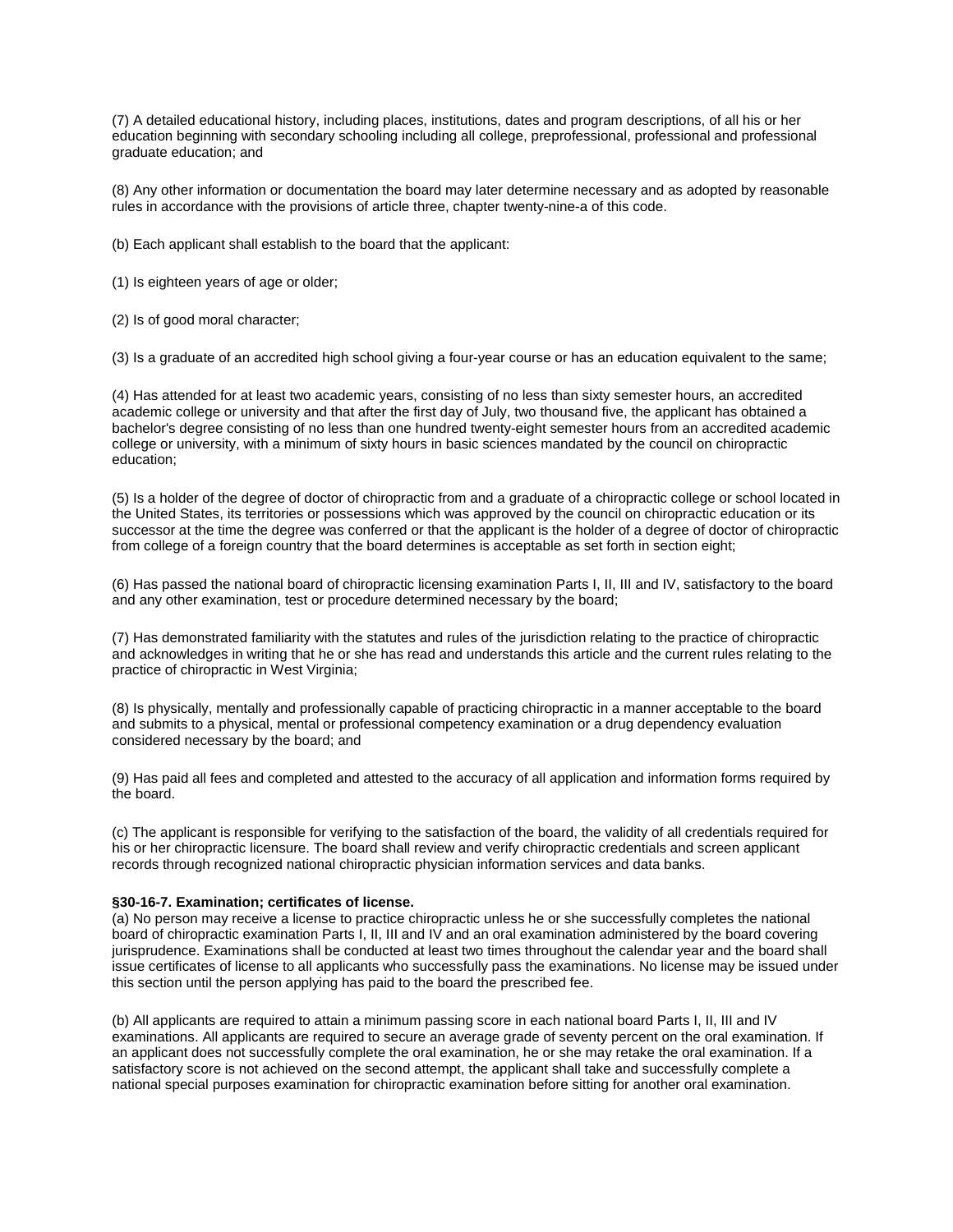(c) Any individual found by the board to have engaged in conduct that subverts or attempts to subvert the chiropractic licensing examination process is, at the discretion of the board, subject to having the scores on the licensing examination withheld or declared invalid, being disqualified from the practice of chiropractic or subjected to other appropriate sanctions. The federation of chiropractic licensing boards shall be informed of all such actions. The board shall provide notification to all applicants of the prohibitions on conduct that subverts or attempts to subvert the licensing examination process and of the sanctions imposed for the conduct. A copy of the notification attesting that he or she has read and understood the notification shall be signed by the applicant and filed with his or her application.

## **§30-16-8. Licensing of foreign graduates.**

(a) Any person wanting to practice chiropractic in this state who is a graduate of a chiropractic school located outside the United States, its territories or possessions, shall establish to the board that the applicant:

(1) Possesses a degree of doctor of chiropractic or a board approved equivalent based upon satisfactory completion of educational programs acceptable to the board;

(2) Is eligible by virtue of his or her chiropractic education and training for unrestricted licensure or authorization to practice chiropractic in the country in which he or she received that education and training;

(3) Has successfully completed all required parts of the examination conducted by the national board of chiropractic;

(4) Has a demonstrated command of the English language; and

(5) Has satisfied all applicable requirements of the United States immigration and naturalization service.

(b) All credentials, diplomas and other required documentation in a foreign language submitted to the board by or on behalf of an applicant, shall be accompanied by notarized English translations acceptable to the board.

#### **§30-16-9. Licensure by endorsement; temporary licensure; restricted licensure.**

(a) The board is authorized, in its discretion, to issue a license by endorsement to an applicant who:

(1) Has complied with all current chiropractic licensing requirements except for the oral examination;

(2) Has passed a chiropractic licensing examination given in English in another state, the District of Columbia or a territory or possession of the United States, that the board determines is equivalent to its own current examination requirements;

(3) Has a valid current chiropractic license in another state, the District of Columbia or a territory or possession of the United States without any past or current disciplinary action taken upon that license; and

(4) Successfully completes an oral examination administered by the board covering jurisprudence and clinical competency.

(b) No license may be issued under the provisions of this section until the person applying has paid to the board the prescribed fee.

(c) The board is authorized, in its discretion, to issue a temporary license to visiting chiropractic physicians and visiting professors for the treatment of individuals involved with special events to applicants demonstrably qualified for a full and unrestricted chiropractic license under the requirements of this article and that hold a current valid license in another state, territory or possession of the United States or the District of Columbia without any past or current disciplinary actions against that license. A temporary license may not be issued under the provisions of this section until the person applying has paid to the board the prescribed fee.

(d) The board is authorized to issue conditional, restricted or otherwise circumscribed licenses for a limited and specific period of time as it determines necessary.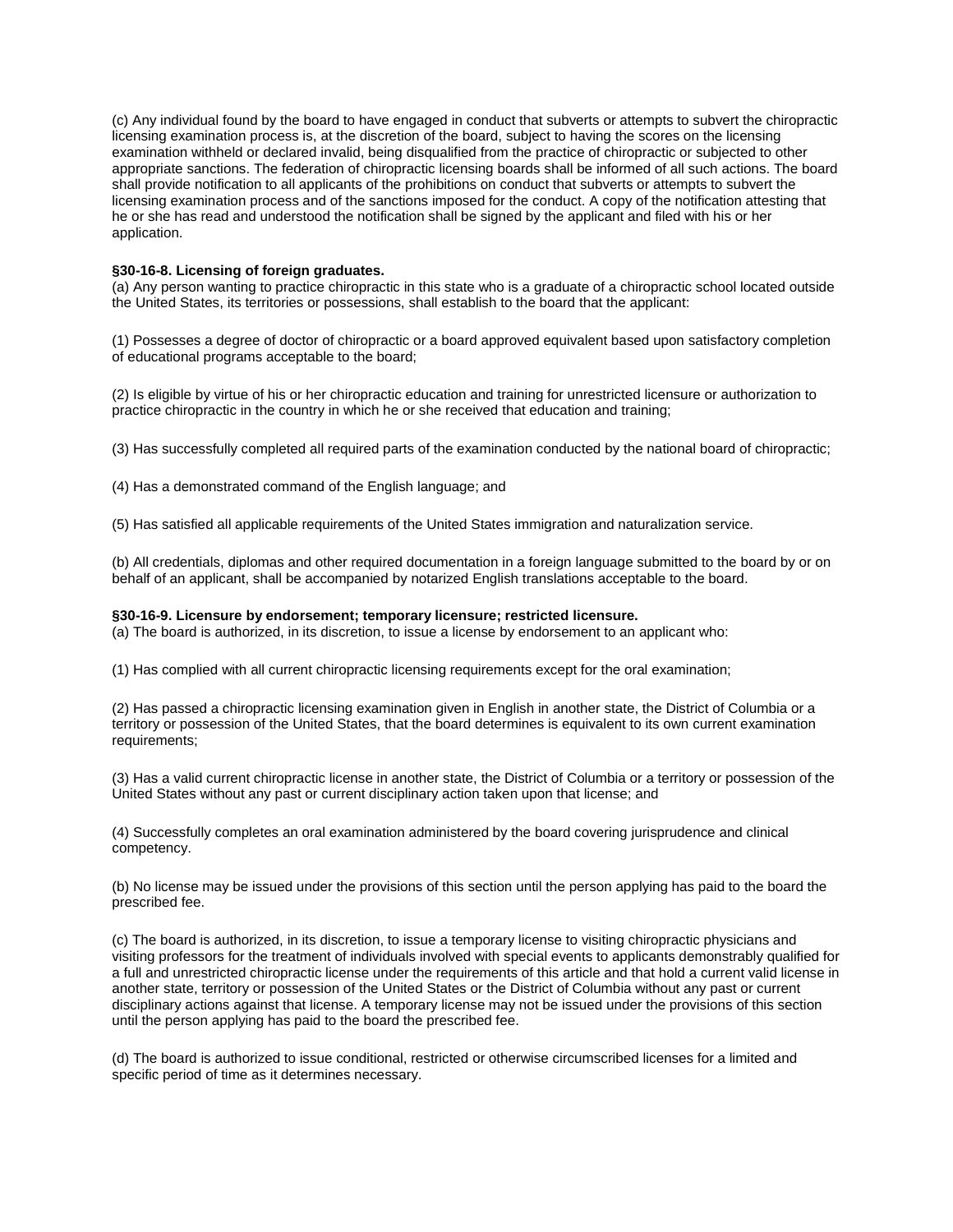#### **§30-16-10. Licensing chiropractors from other states; fee.**

Persons licensed to practice chiropractic under the laws of any other state, territory or the District of Columbia having requirements equivalent to those of this article, and extending like privileges to practitioners of this state, may in the discretion of the board be licensed to practice in this state without examination. No license may be issued under the provisions of this section until the person applying has completed satisfactorily an oral examination and has paid the fee required by the board.

#### **§30-16-11. Disciplinary actions.**

(a) The board may take disciplinary action against any licensee or certificate holder holding a license or certificate issued under this article after giving reasonable notice and an opportunity to be heard pursuant to the provisions of section one, article five, chapter twenty-nine-a of this code, when it finds that any person has engaged in conduct in violation of the rules adopted by the board, including, but not limited to, the following:

(1) Fraud or misrepresentation in applying for or procuring a chiropractic license or in connection with applying for or procuring periodic renewal of a chiropractic license;

(2) Cheating on or attempting to subvert the chiropractic licensing examination or examinations;

(3) Being found guilty of a crime in any jurisdiction, which offense is a felony, involves moral turpitude or directly relates to the practice of chiropractic. Any plea of nolo contendere is a conviction for the purposes of this subdivision;

(4) Conduct likely to deceive, defraud or harm the public;

(5) Making a false or misleading statement regarding his or her skill or the efficiency or value of the chiropractic treatment;

(6) Representing to a patient that an incurable condition, sickness, disease or injury can be cured;

(7) Willfully or negligently violating the confidentiality between chiropractic physician and patient except as required by law;

(8) Negligence in the practice of chiropractic as determined by the board;

(9) Being found mentally incompetent or insane by any court of competent jurisdiction;

(10) Being physically or mentally unable to engage safely in the practice of chiropractic;

(11) Practice or other behavior that demonstrates an incapacity or incompetence to practice chiropractic;

(12) Use of any false, fraudulent or deceptive statement in any document connected with the practice of chiropractic;

(13) Practicing chiropractic under a false or assumed name;

(14) Aiding or abetting the practice of chiropractic by an unlicensed, incompetent or impaired person;

(15) Allowing another person or organization to use his or her license to practice chiropractic;

(16) Commission of any act of sexual abuse, sexual misconduct or sexual exploitation related to the licensee's practice of chiropractic;

- (17) Being addicted or habituated to a drug or intoxicant;
- (18) Obtaining any fee by fraud, deceit or misrepresentation;
- (19) Employing abusive billing practices;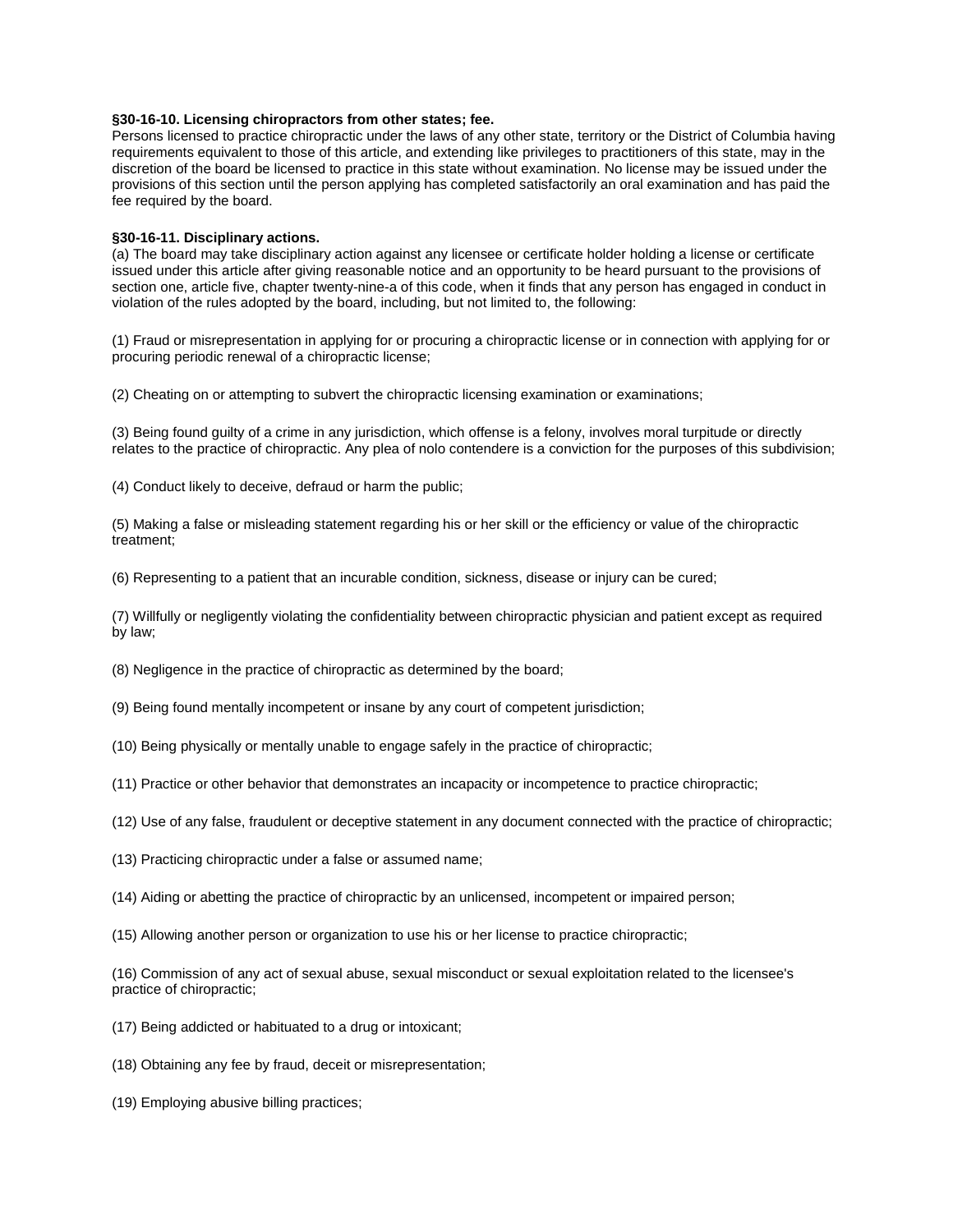(20) Directly or indirectly giving or receiving any fee, commission, rebate or other compensation for professional services not actually rendered: *Provided,* That this prohibition does not preclude the legal functioning of lawful professional partnerships, corporations or associations;

(21) Disciplinary action of another state or jurisdiction against a license or other authorization to practice chiropractic based upon acts or conduct by the licensee similar to acts or conduct that constitute grounds for action as defined in this section, a certified copy of the record of the action taken by the other state or jurisdiction being conclusive evidence thereof;

(22) Failure to report to the board within thirty days of any adverse action, disciplinary action, sanctions or punishment taken against him or her by another state licensing board or licensing jurisdiction, United States or foreign, by a peer review body, health care institution, professional or chiropractic society or association, governmental agency, law-enforcement agency or court for acts or conduct similar to acts or conduct that constitute grounds for action as defined in this section;

(23) Failure to report to the board within thirty days of the surrender of a license or other authorization to practice chiropractic in another state or jurisdiction or surrender of membership on any chiropractic staff or in any chiropractic or professional association or society while under disciplinary investigation by any of those authorities or bodies for acts or conduct similar to acts or conduct that constitute grounds for action as defined in this section;

(24) Any adverse judgment, award or settlement against the licensee resulting from a chiropractic liability claim related to acts or conduct similar to acts or conduct that constitute grounds for action as defined in this section;

(25) Failure to report to the board within thirty days any adverse judgment, settlement or award arising from a chiropractic liability claim related to acts or conduct similar to acts or conduct that constitute grounds for action as defined in this section;

(26) Failure to transfer or release pertinent and necessary chiropractic records to another physician in a timely fashion when legally requested to do so by the subject patient or by a legally designated representative of the subject patient;

(27) Improper management of chiropractic patient records;

(28) Failure to furnish the board, its investigators or representatives, information legally requested by the board;

(29) Failure to cooperate with a lawful investigation conducted by the board; or

(30) Violation of any provision of this article or the rules of the board or of an action, stipulation or agreement with the board.

(b) Upon a finding of a violation by a chiropractor of one or more of the grounds for discipline contained in subsection (a) of this section, the board may impose one or more of the following penalties:

- (1) Revocation of the chiropractic license;
- (2) Suspension of the chiropractic license;
- (3) Probation;
- (4) Stipulations, limitations, restrictions and conditions relating to practice;
- (5) Reprimand;
- (6) Monetary redress to another party;
- (7) A period of free public or charity service;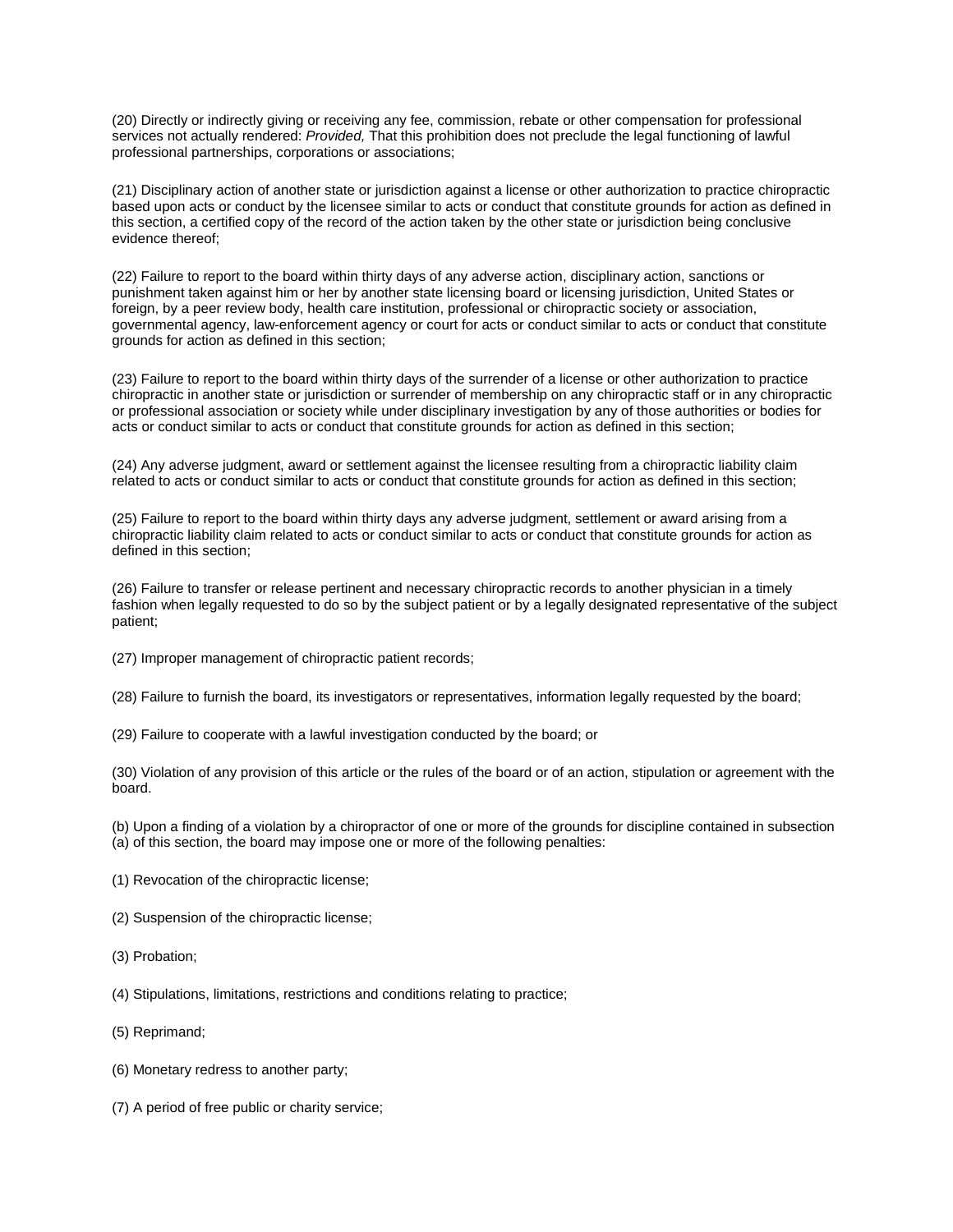(8) Satisfactory completion of an educational, training or treatment program, or a combination of programs;

(9) Imposition of an administrative penalty, not to exceed one thousand dollars per day per violation; or

(10) Payment of administrative costs for the disciplinary action, including, but not limited to, attorney fees, investigation expenses, hearing examiner fees, witness fees and cost of monitoring compliance with the board's orders.

(c) The board may issue a confidential letter of concern to a licensee when, though evidence does not warrant formal proceedings, the board has noted indications of possible misconduct of a licensee that could lead to serious consequences and formal action. In the letter of concern, the board is also authorized at its discretion to request clarifying information from the licensee.

(d) The board may require professional competency, physical, mental or chemical dependency examinations of any applicant or licensee including withdrawal and laboratory examination of bodily fluids.

(e) In every disciplinary case considered by the board pursuant to this article, whether initiated by the board or upon complaint or information from any person or organization, the board shall make a preliminary determination whether probable cause exists to substantiate charges due to any reasons set forth in this section. If probable cause is not found in the complaint, all proceedings relating to the complaint and the response of the licensee or his or her representative shall be held confidential and may not be made available to the public or to any other state or federal agency or court. If probable cause is found to exist, all proceedings on the charges shall be open to the public, who are entitled to all reports, records and non-deliberative materials introduced at the hearing, including the record of any final action taken: *Provided,* That any medical records pertaining to the person who has not waived his or her right to the confidentiality of the records are not open to the public. For purposes of the hearing, the board has the power to subpoena witnesses, documents or any other tangible evidence. The board may, in its discretion, meet in an informal conference with the accused licensee who seeks or agrees to the conference. Disciplinary action taken against a licensee as a result of the informal conference and agreed to in writing by the board and the accused licensee is binding and a matter of public record. The holding of an informal conference does not preclude an open formal hearing if the board determines it is necessary.

(f) If the board determines that the evidence in its possession indicates that a chiropractor's continuation in practice or unrestricted practice constitutes an immediate threat to the public health and safety or when a licensee is convicted of a felony, whether or not related to the practice of chiropractic, the board may seek an injunction in the circuit court of proper jurisdiction for immediate relief implementing any of the board's authority provided in this article.

(g) All disciplinary actions taken by the board shall be reported to the federation of licensing boards, appropriate federal agencies and any other state boards with which the disciplined licensee may also be registered or licensed and all the actions, including related findings of fact and conclusions of law, are matters of public record. Voluntary surrender of and voluntary limitations on a chiropractic license of any person are also matters of public record and shall also be reported to the appropriate agencies.

#### **§30-16-12. Impaired chiropractors.**

(a) As contained in this section the term impairment is defined as the inability of a licensee to practice chiropractic with reasonable skill and safety by reason of:

(1) Mental illness;

(2) Physical illness, including, but not limited to, physical deterioration that adversely affects cognitive, motor or perceptive skills; or

(3) Habitual or excessive use or abuse of drugs defined in law as controlled substances, of alcohol or other substances that impair ability.

(b) The board may after a probable cause determination and hearing require a licensee or applicant to submit to a mental or physical examination or a chemical dependency evaluation by physicians designated by the board. The results of the examination or evaluation are admissible at any hearing before the board despite any claim of privilege under contrary rule or statute. Every person who receives a license to practice chiropractic or files an application for a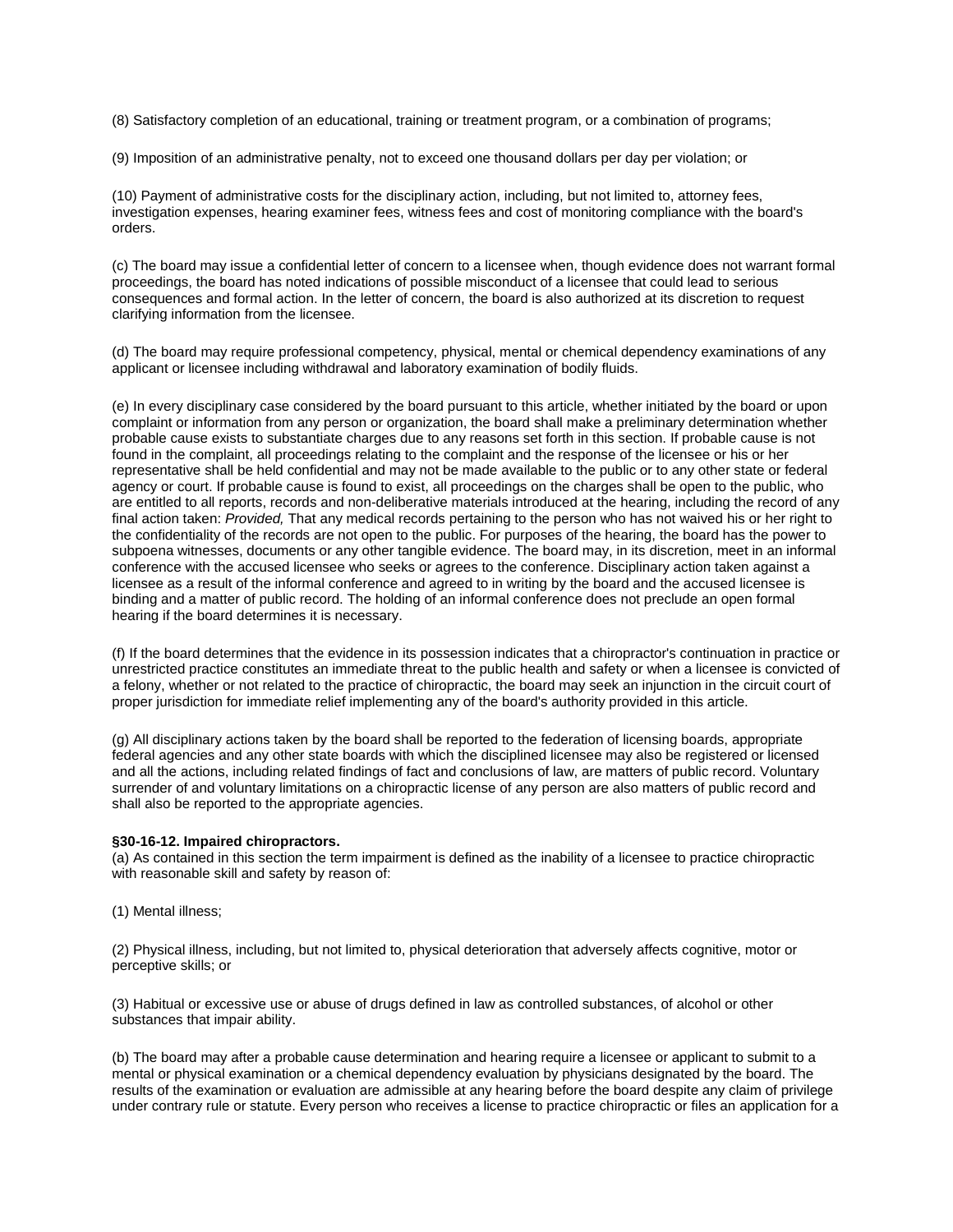license to practice chiropractic thereby consents to submit to a mental or physical examination or a chemical dependency evaluation and has waived all objections to the admissibility of the results in any hearing before the board. If a licensee or applicant fails to submit to an examination or evaluation when properly directed to do so by the board, the board may enter a final order upon proper notice, hearing and proof of their refusal.

(c) Upon the determination by the board after examination and hearing that a licensee is impaired the board shall take one or more of the following actions:

(1) Direct the licensee to submit to care, counseling or treatment acceptable to the board;

(2) Suspend, limit or restrict the chiropractic license for the duration of the impairment; or

(3) Revoke the chiropractic license.

(d) Any licensee or applicant prohibited from practicing chiropractic under this section, shall at reasonable intervals be afforded an opportunity to demonstrate to the satisfaction of the board that he or she can assume or begin the practice of chiropractic with reasonable skill and safety.

## **§30-16-13. Protected action, immunity and communication.**

(a) There is no monetary liability on the part of, and no cause of action for damages arising against, any current or former member, officer, administrator, peer review committee member, staff member, committee member, examiner, representative, agent, employee, consultant, witness or any other person serving or having served the board, either as a part of the board's operation or as an individual, as a result of any act, omission, proceeding, conduct or decision related to his or her duties undertaken or performed in good faith and within the scope of the function of the board.

(b) A current or former member, officer, administrator, staff member, committee member, examiner, representative, agent, employee, consultant or any other person serving or having served the board may request the state to defend him or her against any claim or action arising out of any act, omission, proceeding, conduct or decision related to his or her duties undertaken or performed in good faith and within the scope of the function of the board.

(c) Every communication made by or on behalf of any person, institution, agency or organization to the board or to any person designated by the board relating to an investigation or the initiation of an investigation, whether by way of report, complaint or statement, is privileged. No action or proceeding, civil or criminal, is permitted against the person, institution, agency or organization by whom or on whose behalf the communication was made in good faith.

#### **§30-16-14. Enforcement.**

(a) The board shall enforce the provisions of this article and the rules adopted under this article. If any person refuses to obey any decision or order of the board, the board or, upon the request of the board, the attorney general or the appropriate prosecuting attorney, may file an action for the enforcement of the decision or order, including injunctive relief, in the circuit court of the county of residence of the person. After due hearing, the court shall order the enforcement of the decision or order, or any part thereof, if legally and properly made by the board and where appropriate, injunctive relief. The board is authorized to issue a cease and desist order to restrain any person or any corporation or association and its officers and directors from violating the provisions of this article.

(b) Each of the following acts is a misdemeanor, punishable upon conviction by a fine of not less than five hundred dollars nor more than maximum allowed by state law, or by confinement in a county or regional jail for not less than thirty days nor more than one year, or both, in the discretion of the court:

(1) The obtaining of or attempt to obtain a license by the use of fraud, deceit or willful misrepresentation;

(2) The practice or attempting to practice as a chiropractor without a license granted under the provisions of this article, or practicing or attempting to practice while the license is suspended or after the license has been revoked;

(3) The use of any title to induce belief that the use of the title is engaged in the practice of chiropractic, if the use of the title has not fully complied with the provisions of this article;

(4) The buying, selling or fraudulent procurement of any diploma of, or license to practice chiropractic; and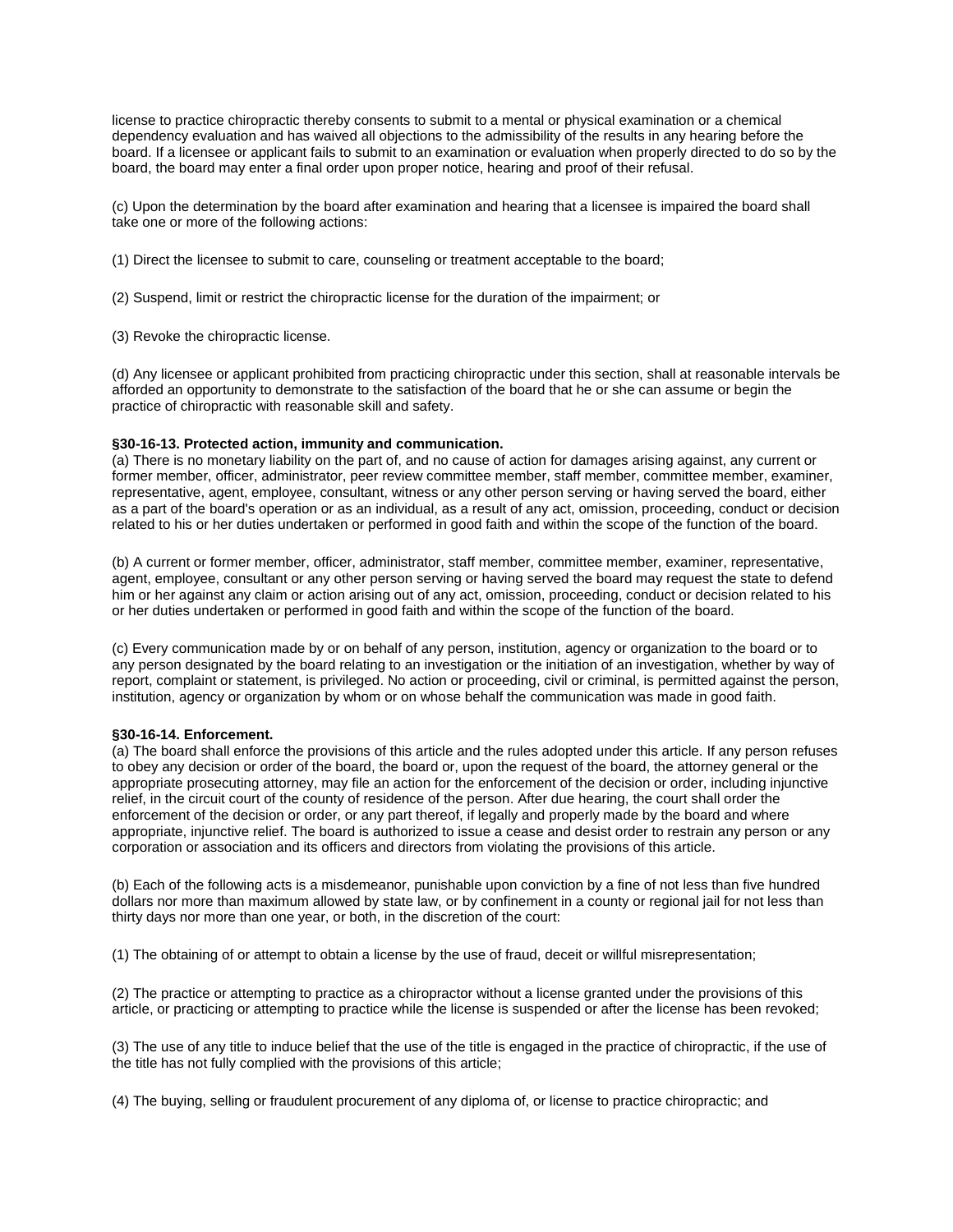(5) The violation of any provision of this article regulating the practice of chiropractors.

(c) Each day any person violates a provision of this article is a separate and distinct offense.

#### **§30-16-15. Annual renewal; failure to renew; reinstatement.**

(a) All holders of certificates of license to practice chiropractic in this state shall renew them annually on or before the first day of July of each year by:

(1) Paying the board an annual renewal fee in an amount determined by the board;

(2) Returning the renewal application form with all required information complete and accurate; and

(3) Presenting to the board evidence of completion of at least eighteen hours of continuing education each year of which up to six hours may be mandated in special subjects by the board.

(b) The board shall propose rules for legislative approval in accordance with the provisions of article three, chapter twenty-nine-a of this code, establishing all additional continuing education requirements and all criteria for fulfillment of the continuing education requirements.

(c) The board shall notify each certificate holder by mail, at least thirty days prior to the first day of July of each year, of the necessity of renewing his or her certificate. Failure to renew a certificate of license to practice chiropractic operates as an automatic suspension of the rights and privileges granted by its issuance.

(d) A certificate or license suspended by a failure to make the required annual renewal may be reinstated by the board, except as provided in subsection (e) of this section, upon:

(1) Presentation of evidence of completion of the required hours of continuing education for each year the license has been suspended; and

(2) Payment of all fees that would have been paid if the certificate holder had maintained the certificate in good standing and the payment to the board of a reinstatement fee in an amount to be determined by the board.

(e) No certificate may be reinstated after a lapse of two years. After a lapse of two years, a license may be issued only after the former certificate holder, subsequent to the lapse, has fulfilled all other requirements of licensure as set forth in section six of this article and has passed the national special purposes examination for chiropractic examination.

**§30-16-16. Initiation of suspension or revocation proceedings allowed and required; reporting of information to board pertaining to professional malpractice and professional incompetence required; penalties.** (a) The board may independently initiate suspension or revocation proceedings as well as initiate suspension or revocation proceedings based on information received from any person. The board shall initiate investigations as to professional incompetence or other reasons for which a licensed chiropractor may be adjudged unqualified if the board receives notice that five or more judgments or settlements arising from professional liability have been rendered or made against the chiropractor.

(b) Upon request of the board, any peer review committee in this state shall report any information that may relate to the practice or performance of any chiropractor known to that peer review committee. Copies of the requests for information from a peer review committee may be provided to the subject chiropractor if, in the discretion of the board, the provision of the copies does not jeopardize the board's investigation. In the event that copies are provided, the subject chiropractor is allowed fifteen days to comment on the requested information and the comments shall be considered by the board.

(c) After the completion of a hospital's formal disciplinary procedure and after any resulting legal action, the chief executive officer of the hospital shall report in writing to the board within sixty days the name of any chiropractor who is a member of the staff or any other chiropractor practicing in the hospital whose hospital privileges have been revoked, restricted, reduced or terminated for any cause, including resignation, together with all pertinent information relating to the action. The chief executive officer shall also report any other formal disciplinary action taken against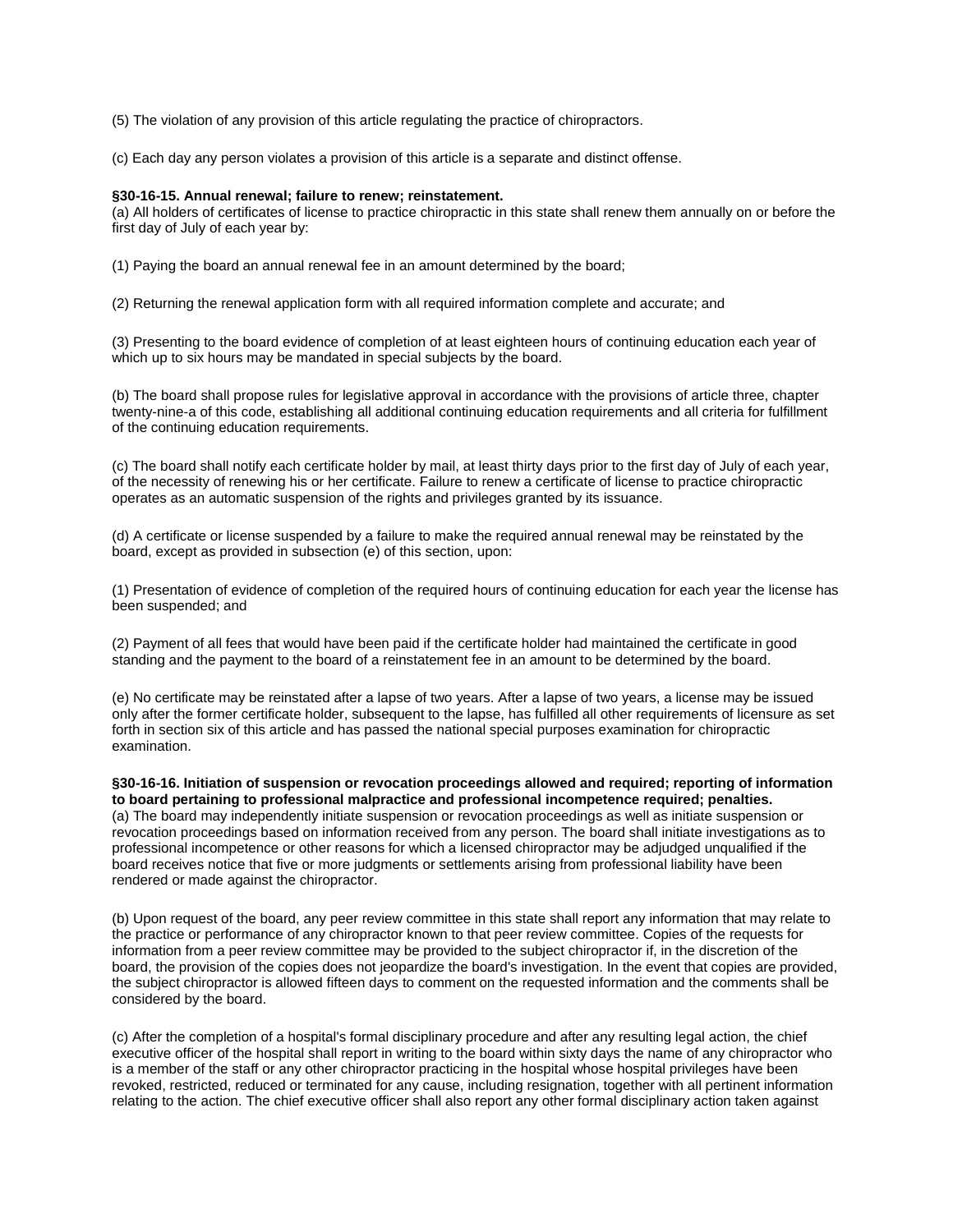any chiropractor by the hospital upon the recommendation of its professional staff relating to professional ethics, medical incompetence, medical malpractice, moral turpitude or drug or alcohol abuse. Temporary suspension for failure to maintain records on a timely basis or failure to attend staff or section meetings need not be reported.

(d) Any professional society in this state comprised primarily of chiropractors which takes any form of disciplinary action against a member relating to professional ethics, professional incompetence, professional malpractice, moral turpitude or drug or alcohol abuse, shall report in writing to the board within sixty days of a final decision the name of the member, together with all pertinent information relating to the action.

(e) Every person, partnership, corporation, association, insurance company, professional society or other organization providing professional liability insurance to a chiropractor in this state shall submit to the board the following information within thirty days from any judgment, dismissal or settlement of a civil action or of any claim involving the insured:

- (1) The date of any judgment, dismissal or settlement;
- (2) Whether any appeal has been taken on the judgment, and if so, by which party;
- (3) The amount of any settlement or judgment against the insured; and
- (4) Other information the board requires.

(f) Within thirty days after a person known to be a chiropractor licensed or otherwise lawfully practicing chiropractic in this state or applying to be so licensed is convicted of a felony under the laws of this state involving alcohol or drugs in any way, including any controlled substance under state or federal law, the clerk of the court of record in which the conviction was entered shall forward to the board a certified true and correct abstract of the record of the convicting court. The abstract shall include the name and address of the chiropractor or applicant, the nature of the offense committed and the final judgment and sentence of the court.

(g) Upon a determination of the board that there is probable cause to believe that any person, partnership, corporation, association, insurance company, professional society or other organization has failed or refused to make a report required by this subsection, the board shall provide written notice to the alleged violator stating the nature of the alleged violation and the time and place at which the alleged violator shall appear to show good cause why a civil penalty should not be imposed. The hearing shall be conducted in accordance with the provisions of article five, chapter twenty-nine-a of this code. After reviewing the record of the hearing, if the board determines that a violation of this subsection has occurred, the board shall assess a civil penalty of not less than one thousand dollars nor more than ten thousand dollars against the violator. Anyone so assessed shall be notified of the assessment in writing and the notice shall specify the reasons for the assessment. If the violator fails to pay the amount of the assessment to the board within thirty days, the attorney general may institute a civil action in the circuit court of Kanawha County to recover the amount of the assessment. In any such civil action, the court's review of the board's action shall be conducted in accordance with the provisions of section four, article five, chapter twenty-nine-a of this code.

(h) Any person may report to the board relevant facts about the conduct of any chiropractor in this state which in the opinion of the person amounts to professional malpractice or professional incompetence.

(i) The board shall provide forms for filing reports pursuant to this section. Reports submitted in other forms including verbal report shall be accepted by the board.

(j) The filing of a report with the board pursuant to any provision of this article, any investigation by the board or any disposition of a case by the board does not preclude any action by a hospital, other health care facility or professional society comprised primarily of chiropractors to suspend, restrict or revoke the privileges or membership of the chiropractor.

## **§30-16-17. Who may practice chiropractic; title of chiropractor; minimum education required for spinal manipulation.**

(a) No person licensed under chapter thirty of this code may perform or authorize a spinal manipulation or spinal adjustment without having first received a minimum of four hundred hours of classroom instruction in spinal manipulation or spinal adjustment and a minimum of eight hundred hours of supervised clinical training at a facility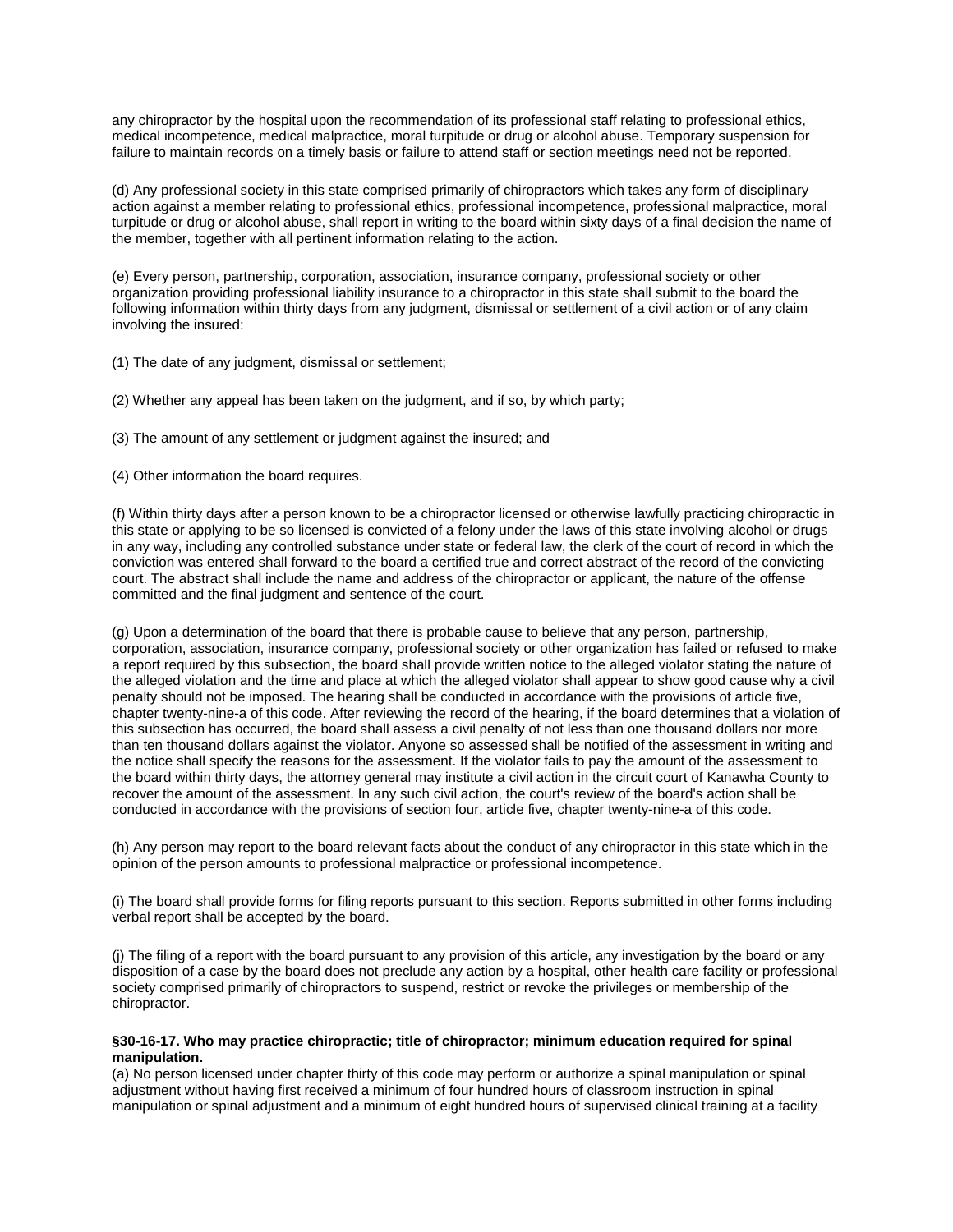where spinal manipulation or spinal adjustment is a primary method of treatment. Violation of this section is an unlawful practice of chiropractic and is grounds for the offending health care provider's licensing board to suspend, revoke or refuse to renew provider's license or take any other disciplinary action allowed by law.

(b) Every chiropractor who has complied with the provisions of this article is entitled to practice chiropractic in this state. The title of chiropractor shall be doctor of chiropractic and is designated by the letters "D.C." The titles "D.C.," doctor of chiropractic, chiropractor, chiropractic physician are interpreted as the same.

## **§30-16-18. Scope of practice; chiropractic assistants; expert testimony.**

(a) Any chiropractor who has complied with the provisions of this article may use any instrument or procedure, for the purpose of diagnosis and analysis of disease or abnormalities: *Provided,* That the person is trained to perform the procedures and use the instruments through a chiropractic college approved by the counsel on chiropractic education or its successor. Any chiropractor properly qualified under this article may engage in the use of physiotherapeutic devices, physiotherapeutic modalities, physical therapy and physical therapy techniques. Licensed chiropractors may also employ properly trained chiropractic assistants to perform duties under supervision that are generally conducted by chiropractic assistants which are not otherwise prohibited by the board. The board shall propose and promulgate rules in accordance with the provisions governing legislative rules, contained in article three, chapter twenty-nine-a of this code governing chiropractic assistants, including, but not limited to, minimum qualifications, scope of practice, and supervision requirements. A licensed chiropractor may not engage in conduct outside this scope and beyond his or her training and knowledge.

(b) A doctor of chiropractic duly licensed under this article is presumed to be competent to testify before the circuit courts of this state or in any other state administrative proceeding as an expert witness.

## **§30-16-19. Duty of chiropractor to observe health rules; reports of health officer and local registrar of vital statistics.**

Doctors of chiropractic shall observe and are subject to all state and municipal rules in regard to the control of infectious diseases, and to any and all other matters pertaining to public health. They shall report to the public health officer in the manner required by law. It is the duty of each doctor of chiropractic in this state to report to the registrar of vital statistics of his or her magisterial district, within ten days of its occurrence, any death which may come under his or her supervision, with a certificate of the cause of death and correlative facts as may be at that time required by the division of health.

#### **§30-16-20. Use of physiotherapeutic devices; electrodiagnostic devices; specialty practice.**

(a) No chiropractor may use any physiotherapeutic devices or electrodiagnostic devices in practice until he or she has certified to the board that he or she has completed at least the minimum classroom hours required for certification in the use of these procedures in classes sponsored by or conducted by a chiropractic college approved by the council of chiropractic education or its successor.

(b) Electrodiagnostic devices include, but are not limited to, the following: Videofluoroscopy and diagnostic ultrasound, including needle and surface electromyography, nerve conduction velocity studies, somatosensory testing and neuromuscular junction testing. The board may designate other devices as electrodiagnostic devices covered by this section by rule.

(c) As contained in this section, the term "specialty" includes, but is not limited to, orthopedics, neurology, chiropractic sports physician, radiology, pediatrics, nutrition, rehabilitation, acupuncture, chiropractic internist, behavioral health, diagnostic imagining and physiotherapeutics. No chiropractor is permitted to practice in a specialty in the chiropractic field or hold himself or herself out as being a specialist in the chiropractic field until the licensee has successfully completed a certified program in that specialty at a chiropractic college approved by the council on chiropractic education or its successor and approved by the board. The program shall consist of a minimum number of hours to be determined by the board. Successful completion of the final certification exam is required.

# **§30-16-21. Chiropractic corporations.**

(a) One or more individuals, each of whom is licensed to practice chiropractic within this state may organize and become a shareholder or shareholders of a chiropractic corporation. Individuals who may be practicing chiropractic as an organization created otherwise than pursuant to the provisions of this section may incorporate under and pursuant to this section. This section is not intended to amend the statutory or common law as it relates to associations or partnerships, except to allow partnerships of chiropractors to organize as a chiropractic corporation.